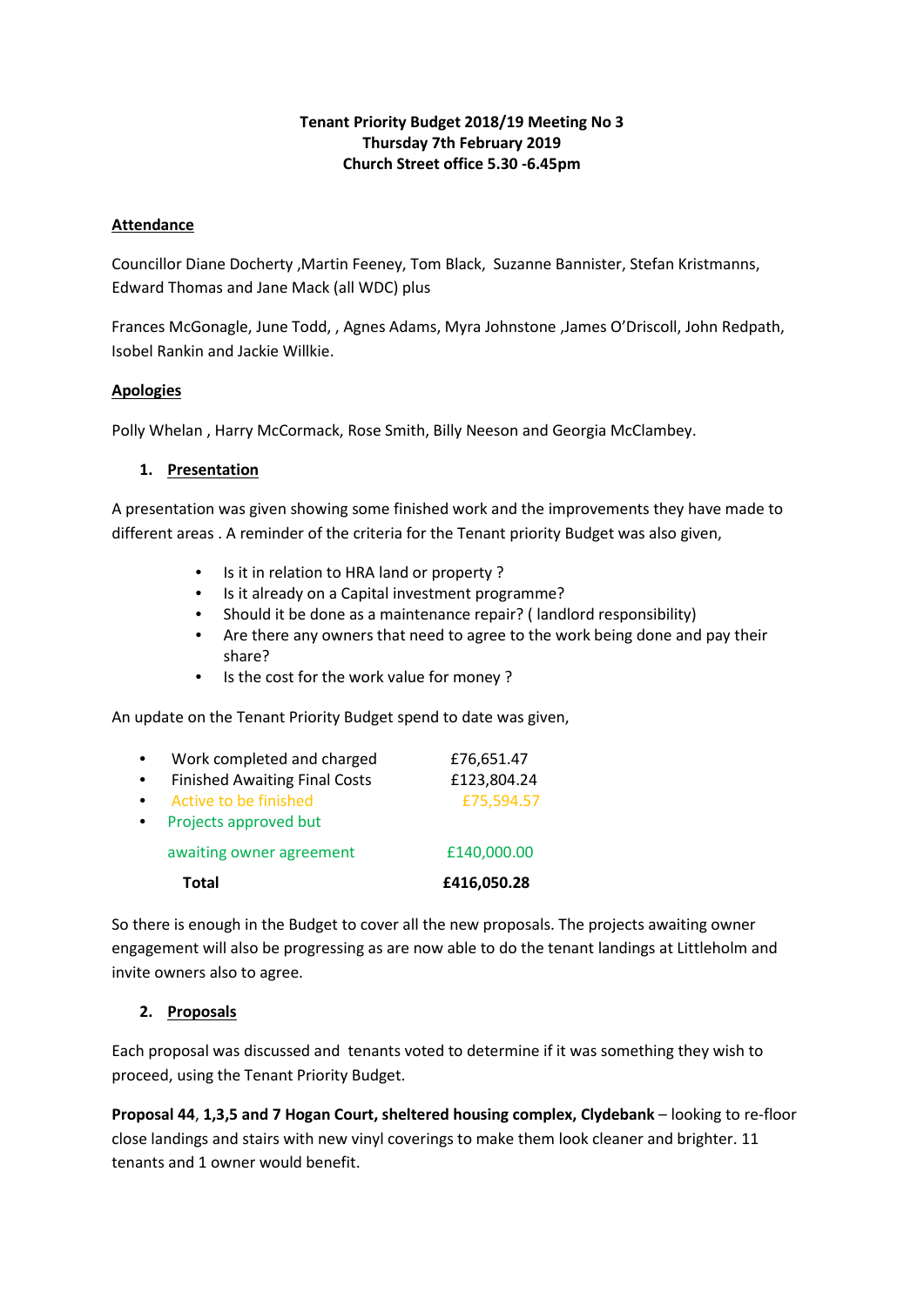£10,750 for the floor blocks – 1 Hogan Court includes 1 owner so it would need their agreement and contribution ( £8063.07 for the 3 fully tenanted blocks)

**Action :** Proposal agreed and Suzanne Bannister to contact owner for agreement and instruct work.

**Action:** Suzanne will also get closes at Hogan Court inspected to see if they do need painted and check the repair done to the back doors.

**Proposal 45**, **Mill road sheltered complex in Clydebank** –looking for a 6x6 greenhouse and slabbing for a seating area in communal garden. 31 tenants would benefit.

£365 for 6x6 greenhouse and £1600 estimated for slabbing ( if excavation not needed cost will be less).

Discussion on proposal identified that cost for greenhouse was for cheapest available and there was agreement that would be better value for money to buy a more robust 6x8 greenhouse and that ceiling for cost could be £1000 – installation also need to be considered.

**Action :** Proposal agreed in principal and Myra Johnstone to look for better greenhouse and liaise with Suzanne Banister about slabbed area and installation of greenhouse.

**Proposal 46, Mill road sheltered complex in Clydebank –** looking to re-floor close landings and stairs with new vinyl coverings to make them look cleaner and brighter. 31 tenants would benefit.

£10,750 to re-floor all 4 blocks.

Tenants from Mill road confirmed that the closes never look clean and would help improve the blocks.

**Action** : Proposal agreed and Suzanne Bannister to instruct work.

**Proposal 47, Willox Park sheltered complex, Dumbarton –**looking for CCTV to be installed to deter further bogus callers. 35 tenants would benefit.

£20,000 to install CCTV (monitoring and maintenance would then be included in the CCTV programme already in place)

Willox Park has unique layout from other sheltered complexes – 2 long stretches of bungalows with 2 road access points which makes it more susceptible to bogus callers. Also been 2 recent incident.

Discussion was in support of proposal and was identified that Mill Road and Hogan Court had also had bogus caller visits in the past. Edward Thomas agreed that part of an overall review of Antisocial behaviour services he would assess these complexes and any other the sheltered complexes to see if there was merit in CCTV. Jane advised too that at the next Sheltered Housing Forum meeting they were hoping to have a speaker on bogus callers to remind people of the dangers.

**Action :** Proposal agreed.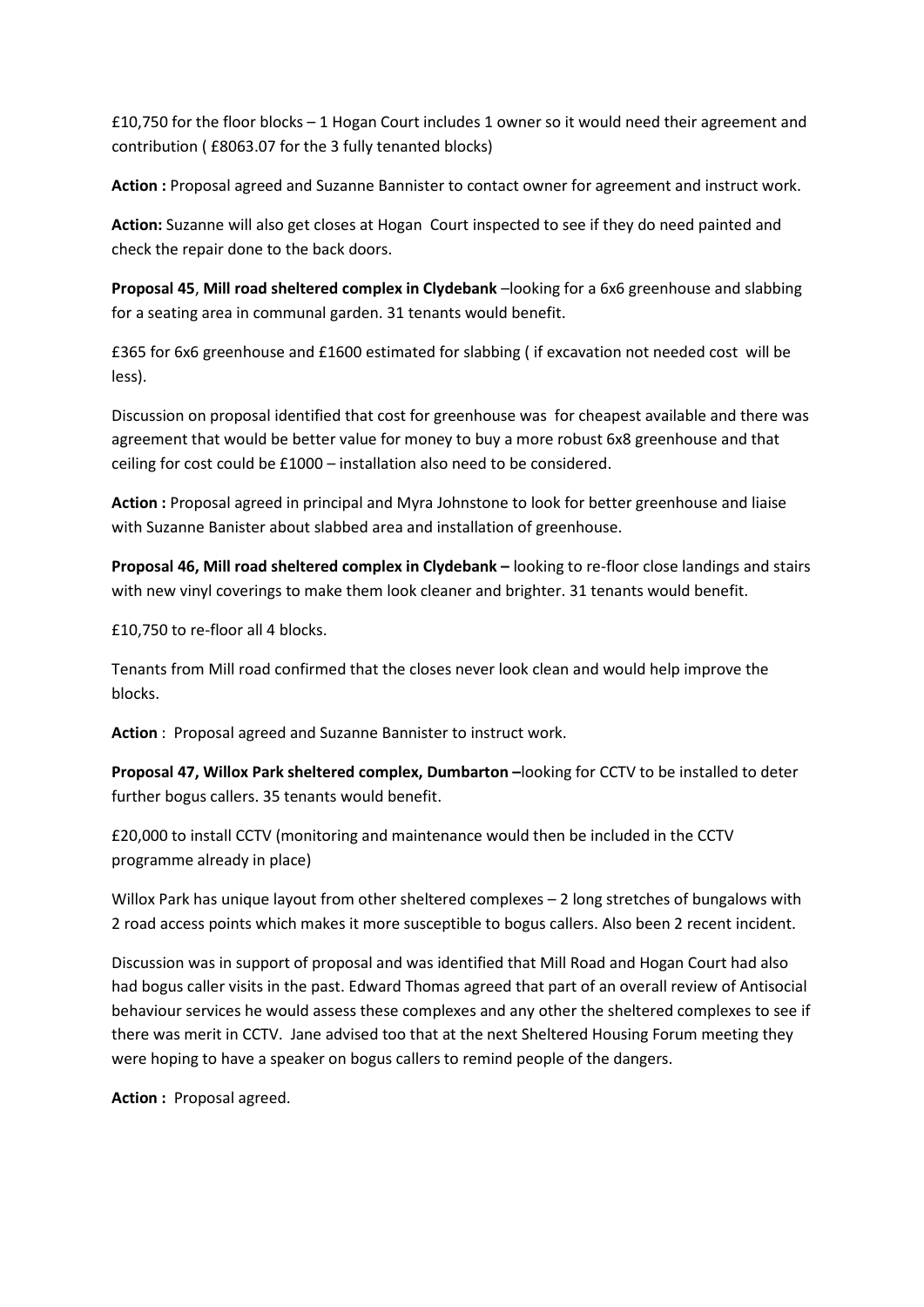**Proposal 48, 77 Whitecrook Street, Clydebank** – looking for back fencing to be improved and access ramp re-painted. 6 tenant households would benefit.

£2500 for timber or £3000 for metal rear fencing, suggestion to double board to increase security and

£300 to repaint access ramp - is still functional but looks really poor.

**Action :** Proposal agreed and Suzanne Bannister to instruct work.

#### **3. What next?**

Was confirmed that,

- Any budget underspend would go towards reducing future borrowing requirement for the Housing Revenue Account
	- **or**
- consideration can be given to any specific plans for work to be done but need agreement on them before the end of March

Discussion raised proposal that the communal garden at Mill Road could also benefit from raised beds so that they could grow vegetables and they could be accessible for anyone – also if placed at the slabbed area would then just need slabs on the other sides to ensure wheelchair access all round.

Old Kilpatrick Horticultural Society was identified as a possible source of good, durable raised beds.

**Action:** Agreed that Proposal 45 could be increased to ceiling of £3000 to include at least 2 raised beds and any further raised beds could be requested through future Tenant Priority Budget .

Councillor Diane Docherty raised that there had been a press release that day about a scheme to give people with dementia equipment to block nuisance calls. No costs were available so agreed that would need to be considered through Tenant Priority Budget process and be costed before considered by tenants. Diane to forward press release to Jane.

No other specific proposals were put forward.

An update on the previous proposal for a laundry provision at Littleholm flats was requested and Edward Thomas advised that all options were being considered ( including the current storage facilities) and would meet with Frances and Littleholm TRA to discuss further.

**Action:** Edward to meet further with Littleholm TRA to progress.

**Action:** Suzanne to check if storage area were common to all the owners.

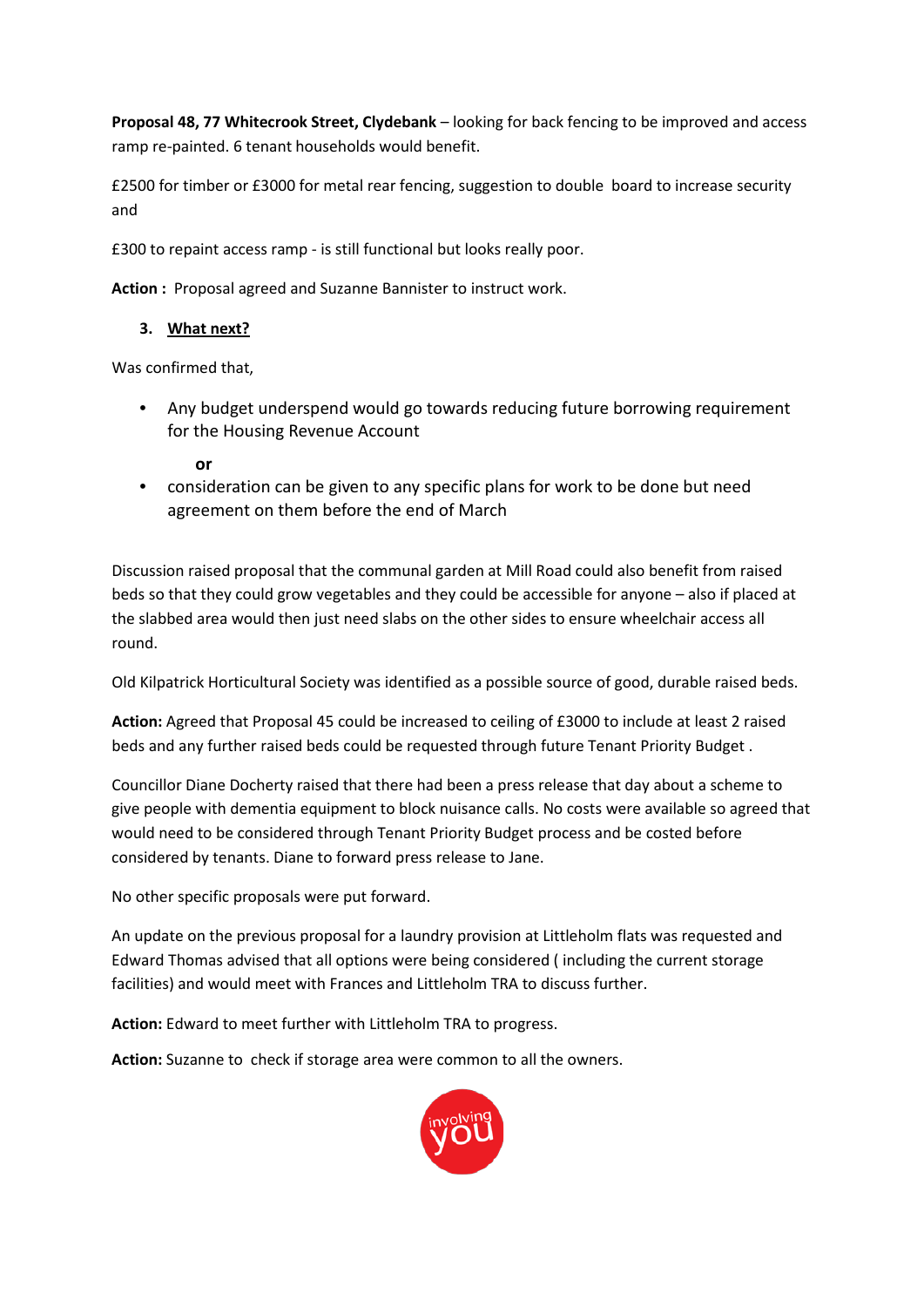

# Welcome

# to the third consultation meeting on the

# Tenant Priority Budget for 2018/19, Thurs 7 February 2019.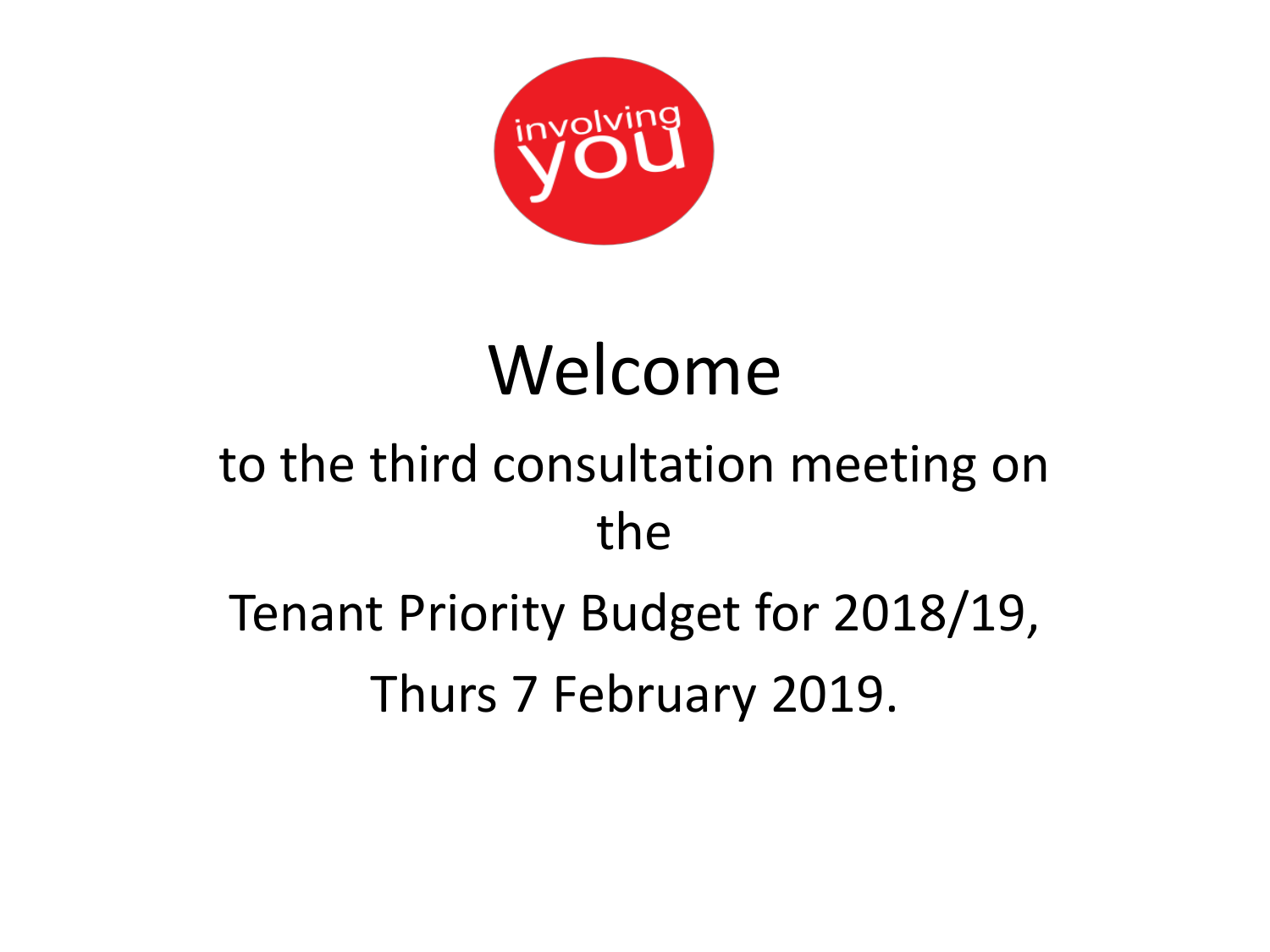

# Tenant Priority Budget 2018/19

- £800,000 allocated
- 47 proposals received at closing date 31st December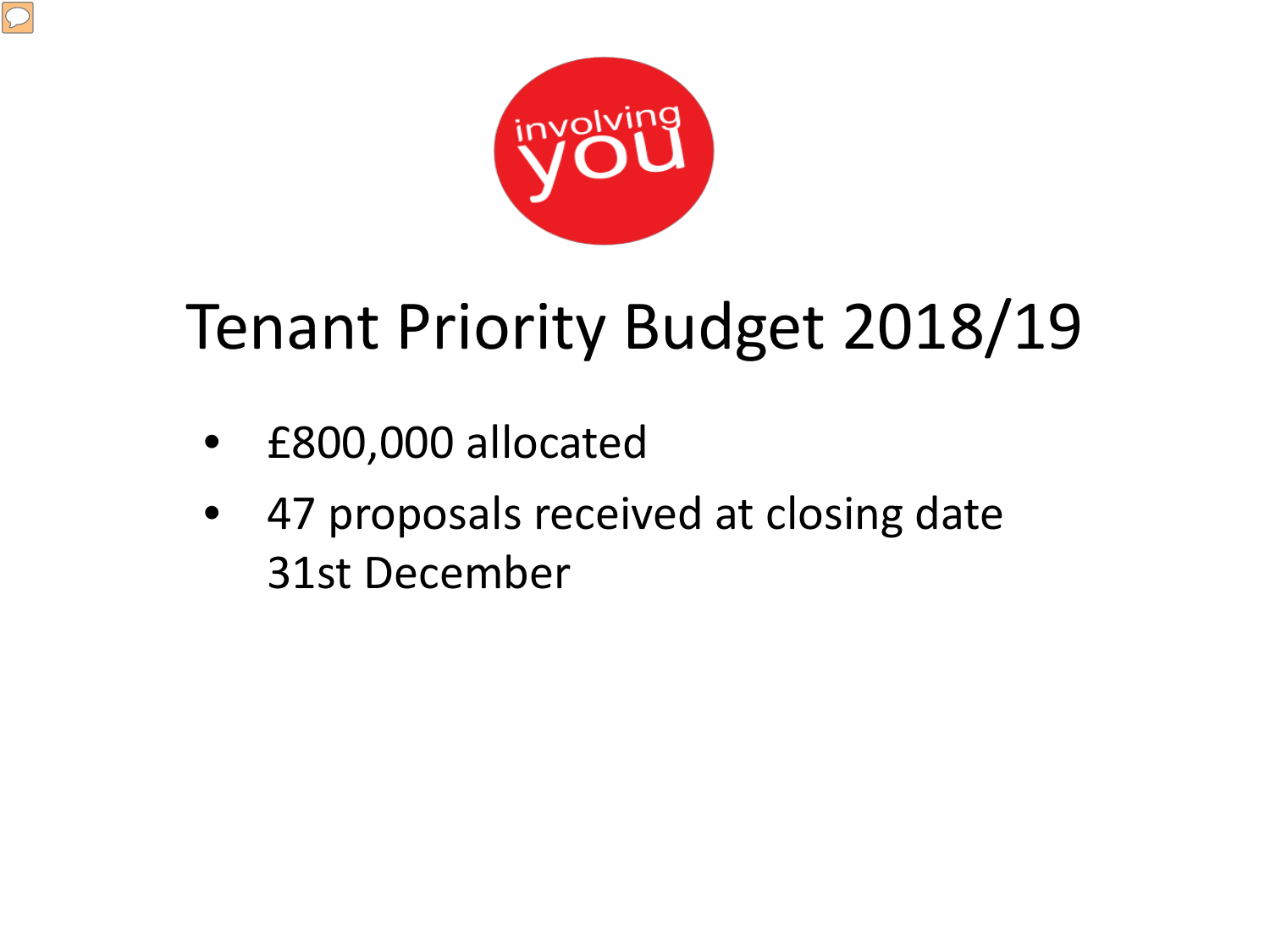## Some great improvements been completed









paintwork of Vanguard Street, redecoration of Tullichewan community flat and new path, painting at Kilbowie Court, fencing at Dennistoun Forge

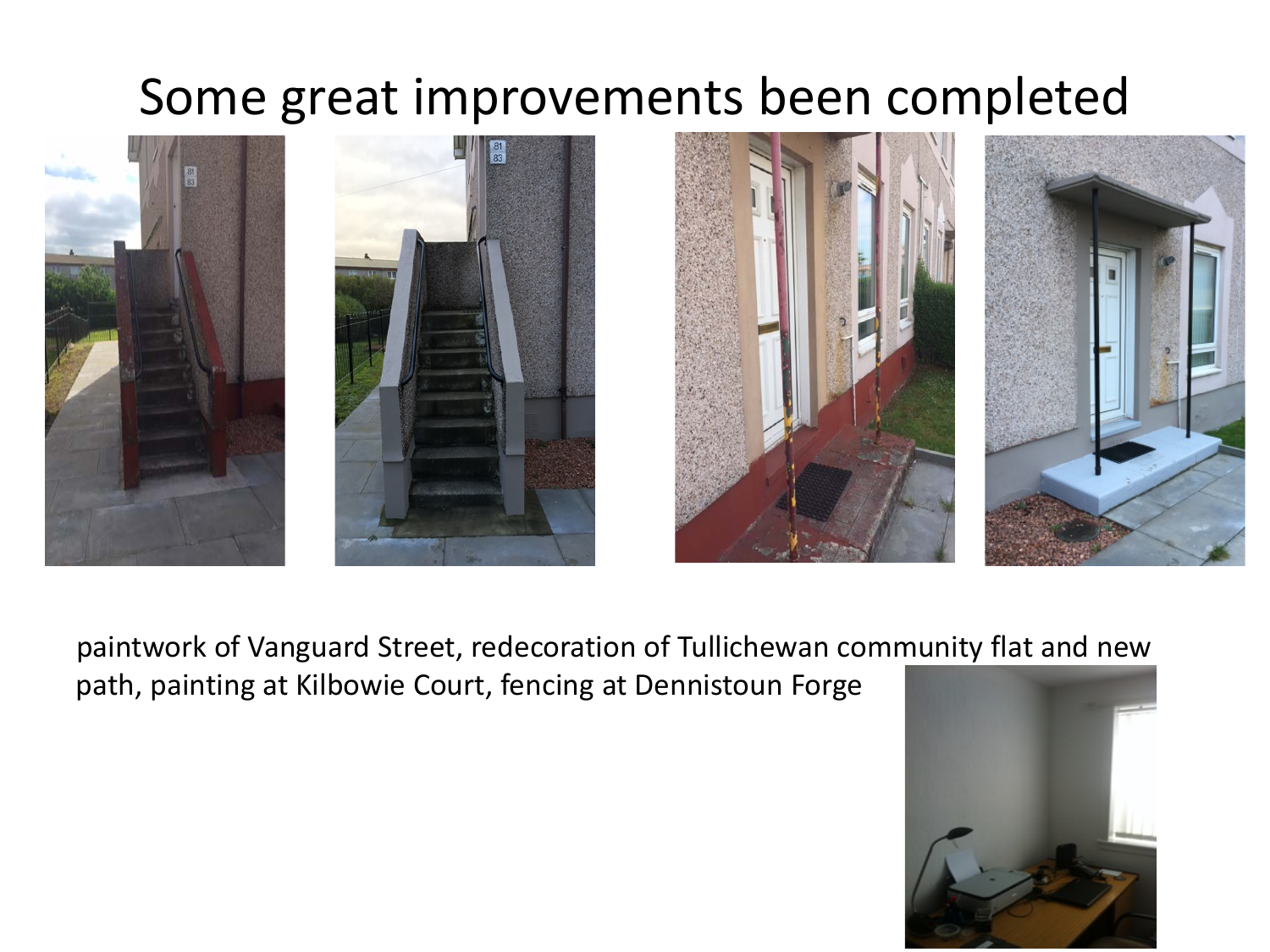



## new fencing at 14 Haldane Court, new floor coverings in closes in Duntocher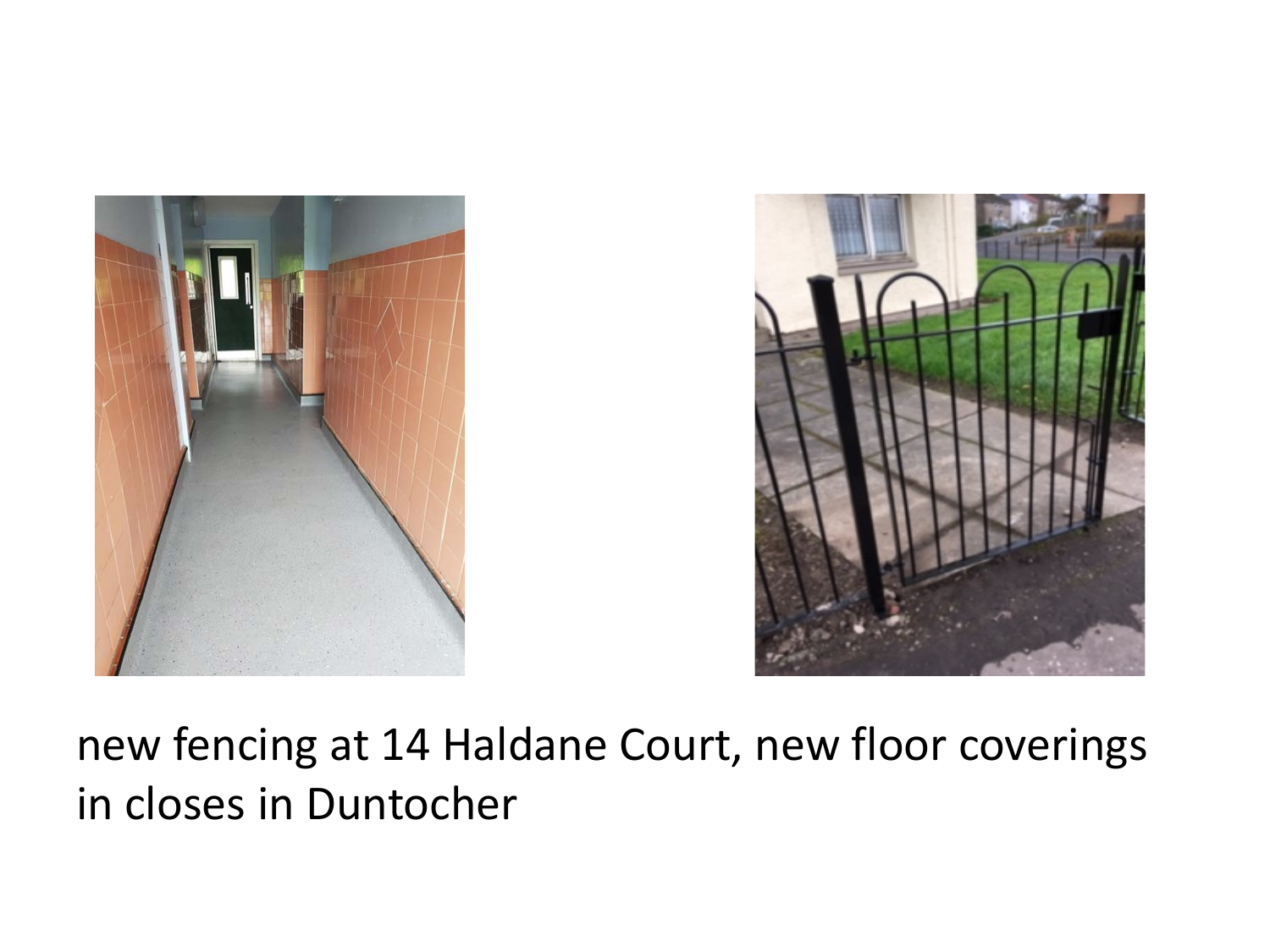# Engagements with tenants not involved before



"This was a square that was badly in need of refurbishment. We heard through our Housing Officer about the Tenant Priority Budget and we had a visit from Dawn Conner who brought an application form for us to fill in to access their TPB fund.

Within a few months things were on the move and eventually we got our little square refurbished. **The neighbours were absolutely delighted with the result. Brand new flagstones and edging which really raised the profile of the Square. We had no idea the Tenants Priority Budget existed! On behalf of the square's neighbours allow me to gratefully thank everyone involved at the TPB without whom none of refurbishment would have been possible.** 

A big thankyou especially to Dawn Connor for all her hard work in liaison between the neighbours and the committee to achieve quite magnificent results. "

Paul Young, Faifley – reslabbing of quadrant at 351 Faifley Road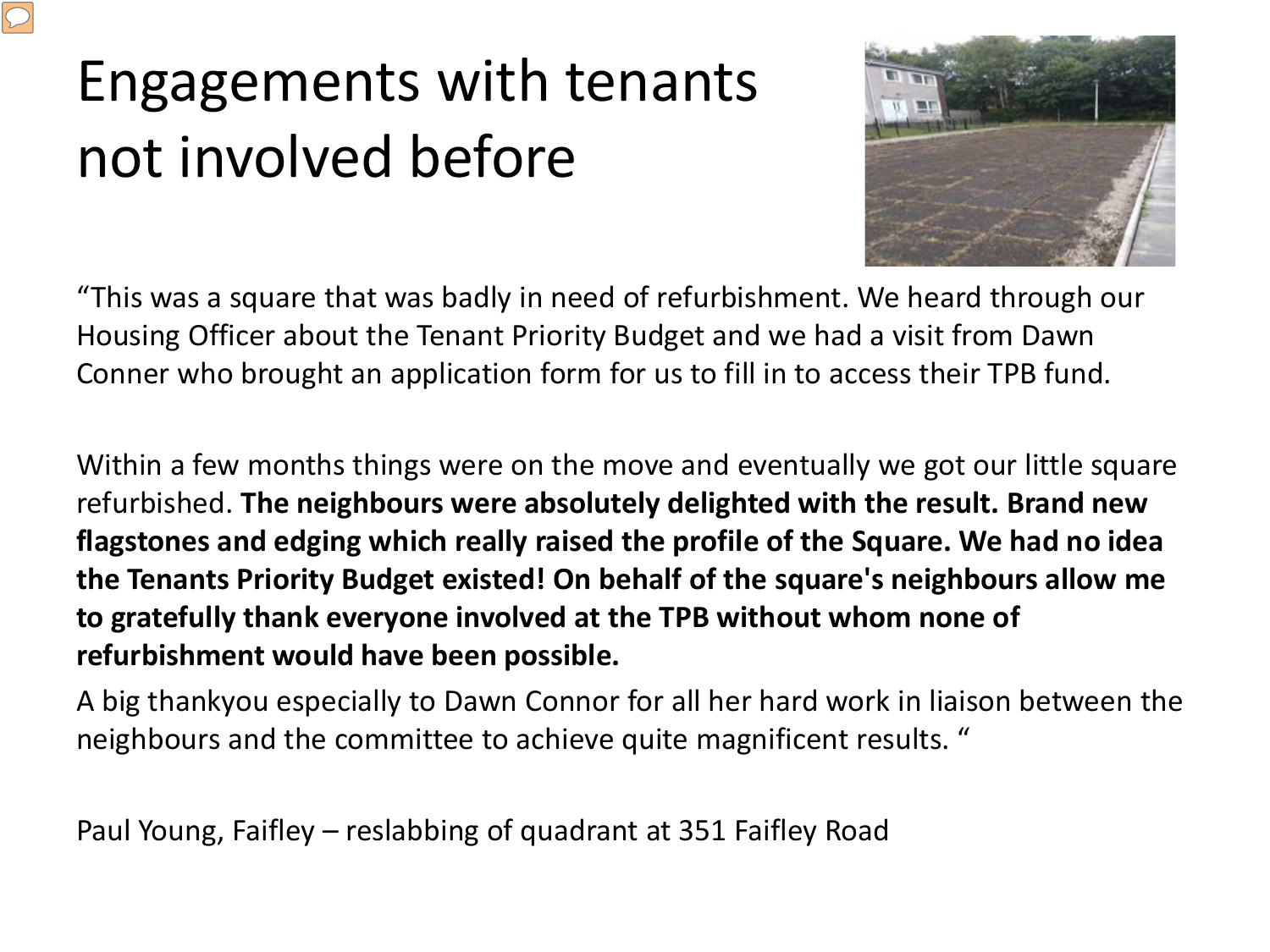# Reminder of criteria for proposals received

- Is it in relation to HRA land or property?
- Is it already on a Capital investment programme?
- Should it be done as a maintenance repair? (landlord responsibility)
- Are there any owners that need to agree to the work being done and pay their share?
- Is the cost for the work value for money?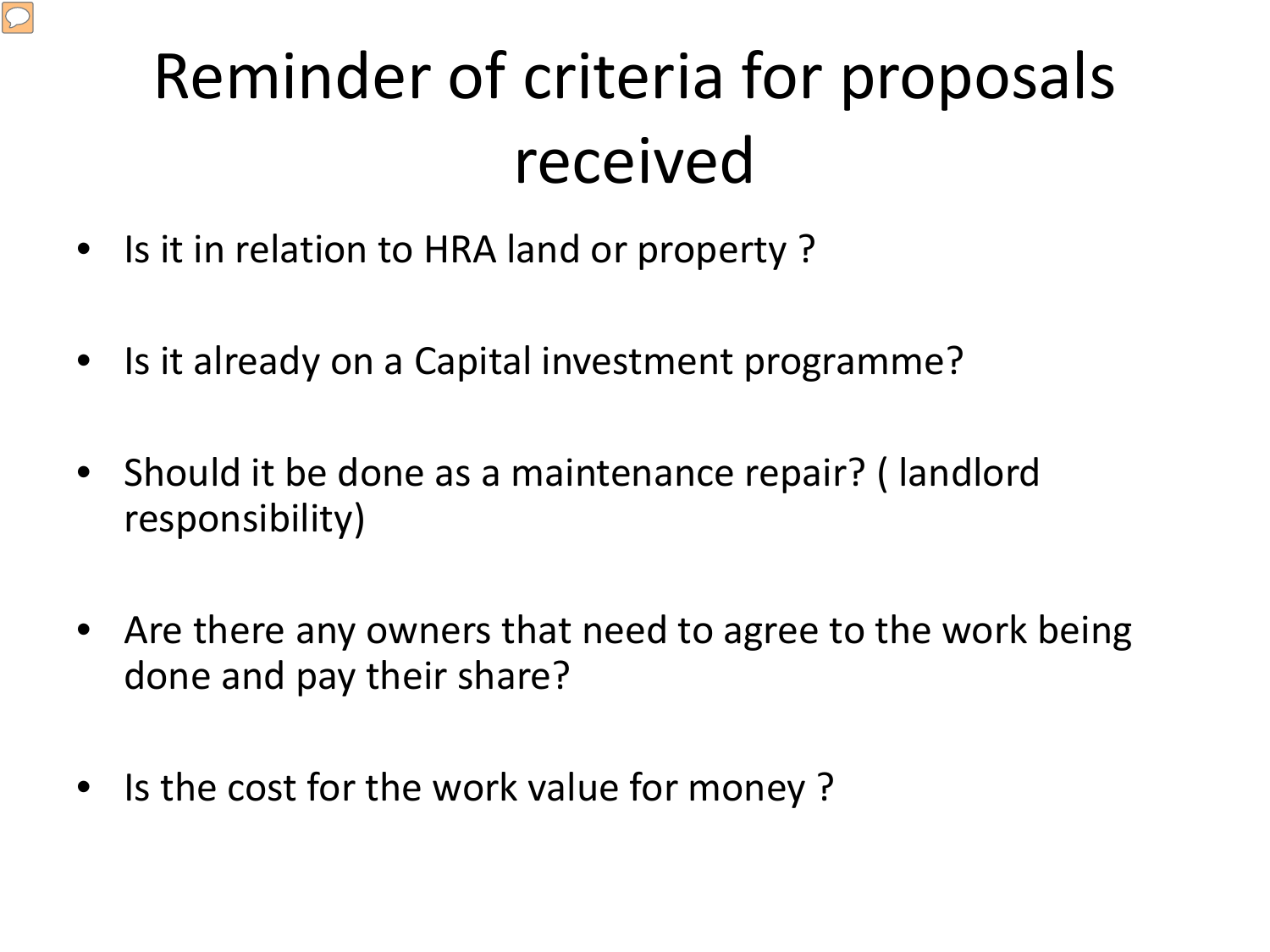# Update

- Work completed and charged E76,651.47
- Finished Awaiting Final Costs £123,804.24
- Active to be finished **E75,594.57**
- Projects approved but awaiting owner agreement E140,000.00

 **Total £416,050.28**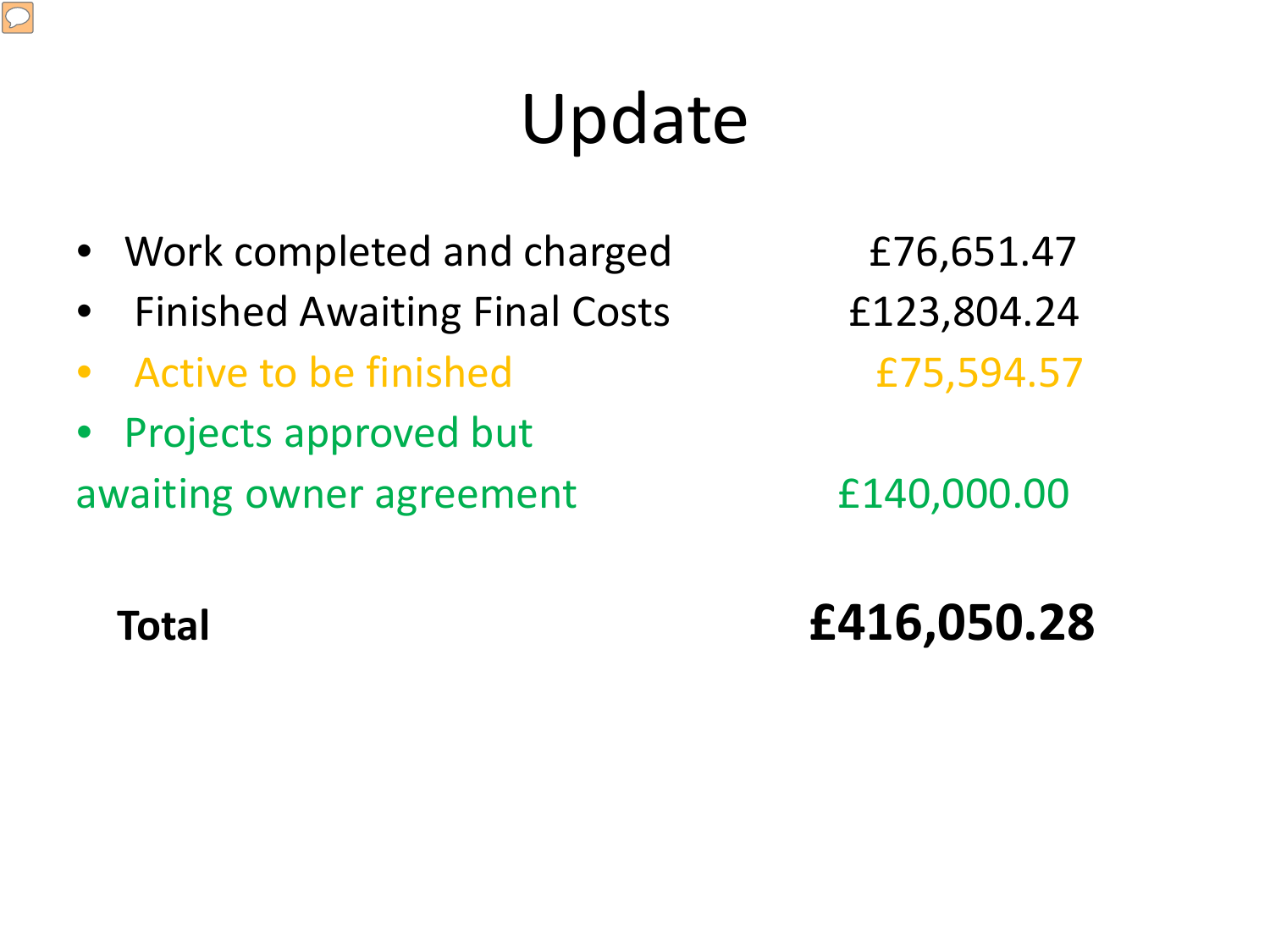

# Proposal 44, 1,3,5 & 7 Hogan Court, sheltered housing, Clydebank

£ 10,750 to re-floor with vinyl coverings in 4 blocks of sheltered housing– 11 tenants and 1 owner

£ 8063.07 for the 3 fully tenanted blocks

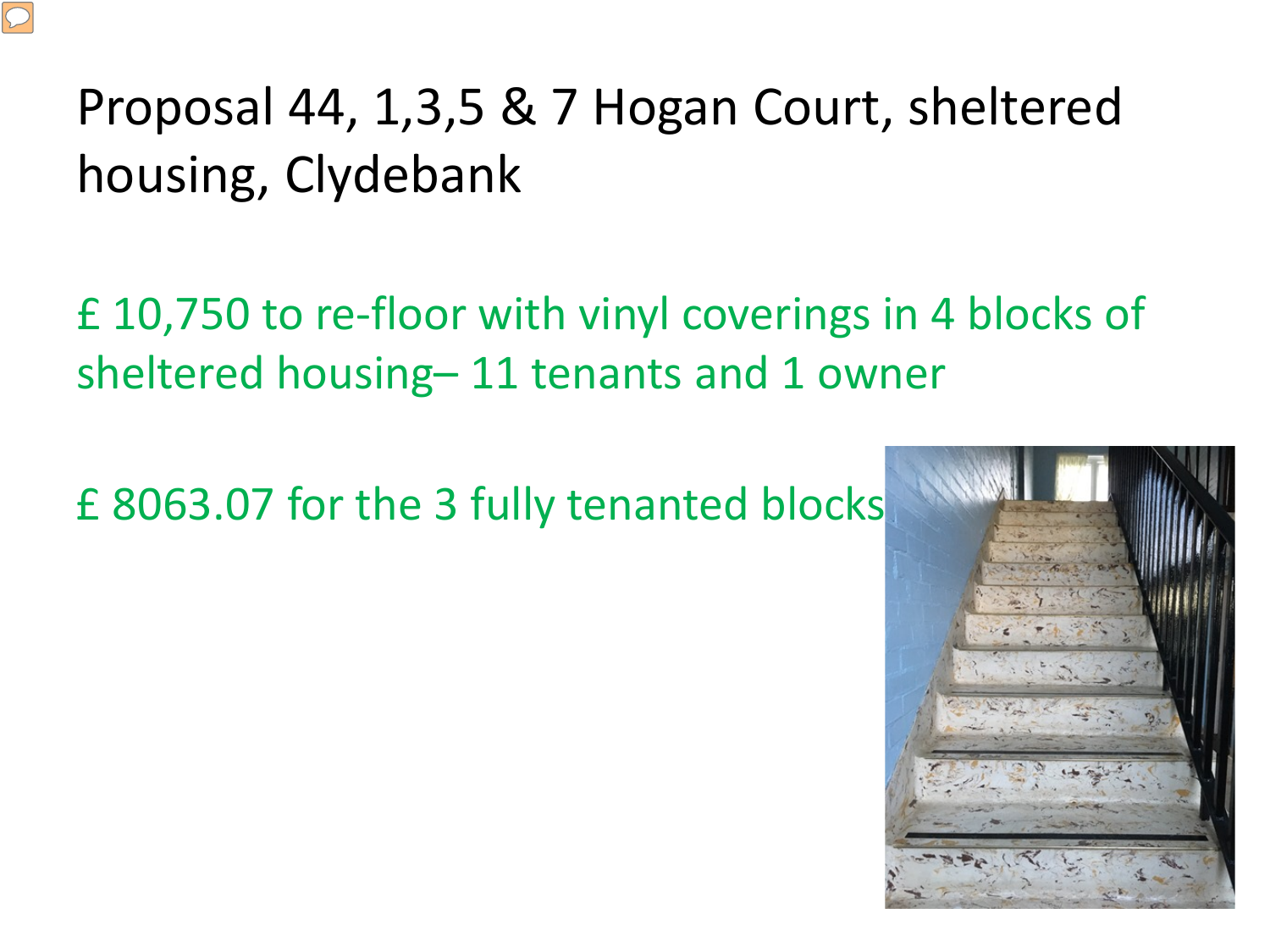### Proposal 45. Mill Road sheltered complex in Clydebank.

£365 to provide for a 6x6 greenhouse, base included plus £ 1600 for slabs for a seating area ( includes excavation) Benefits 31 tenants across 4 blocks.



**Palram Harmony 6x6 Green Greenhouse - Clear Polycarbonate, Aluminum Frame, Base Included** 

by Palram *3.8 out of 5 stars* 140 customer reviews

Price: £364.99

Size Name: 6x6 ft

- Clear, virtually unbreakable polycarbonate panels, provides over 90% light transmission
- Sturdy, rust resistant aluminium frame for long lasting durability
- Includes vent, gutters, galvanized steel base, additional accessories available
- Maintenance free, easy assembly
- 5 Year limited Manufacturer's Warranty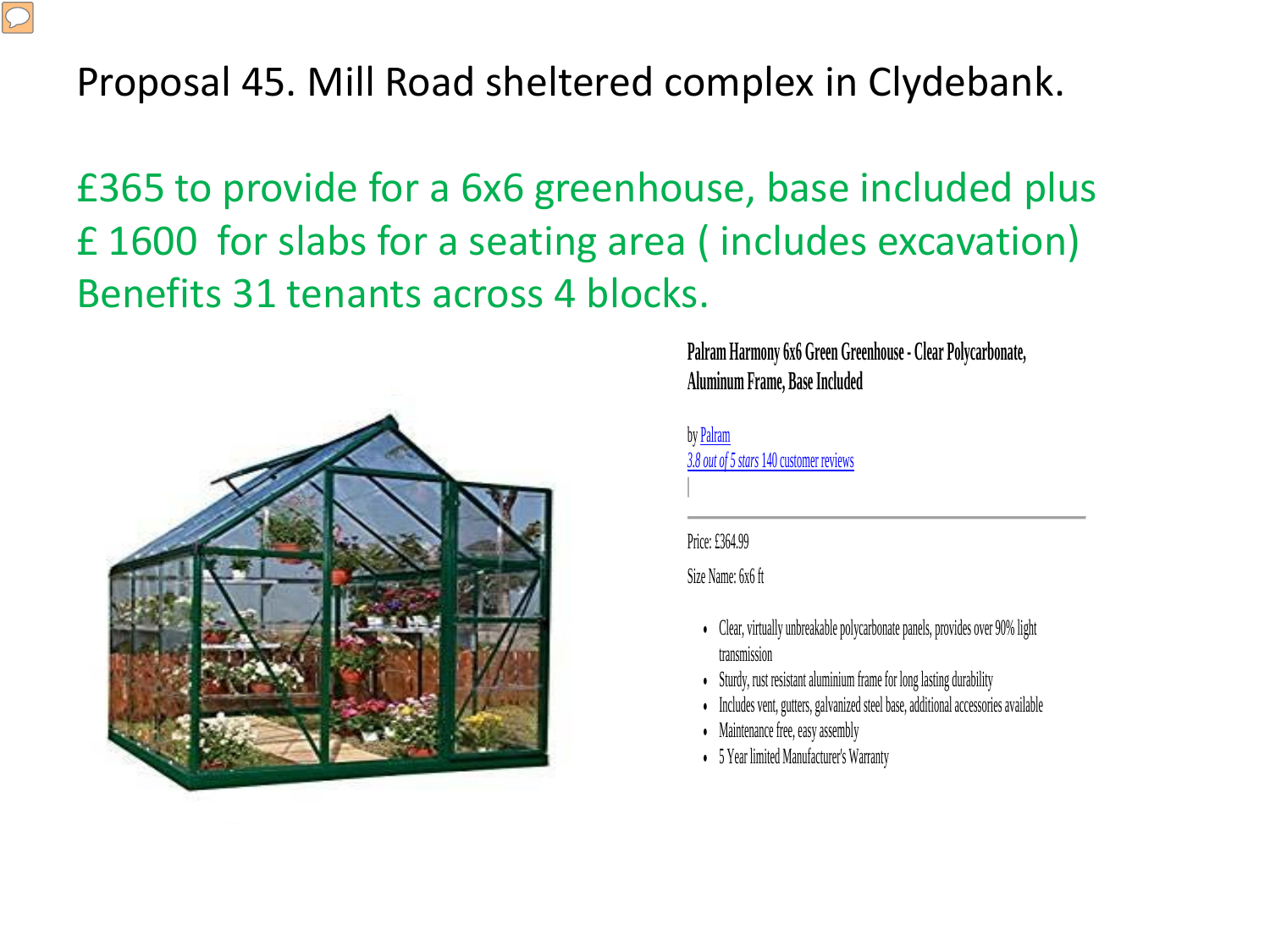Proposal 46. Mill Road sheltered complex in Clydebank.

£10,750.00 to refloor all 4 blocks to make floors easier to keep and look clean. Benefits 31 tenants across 4 blocks.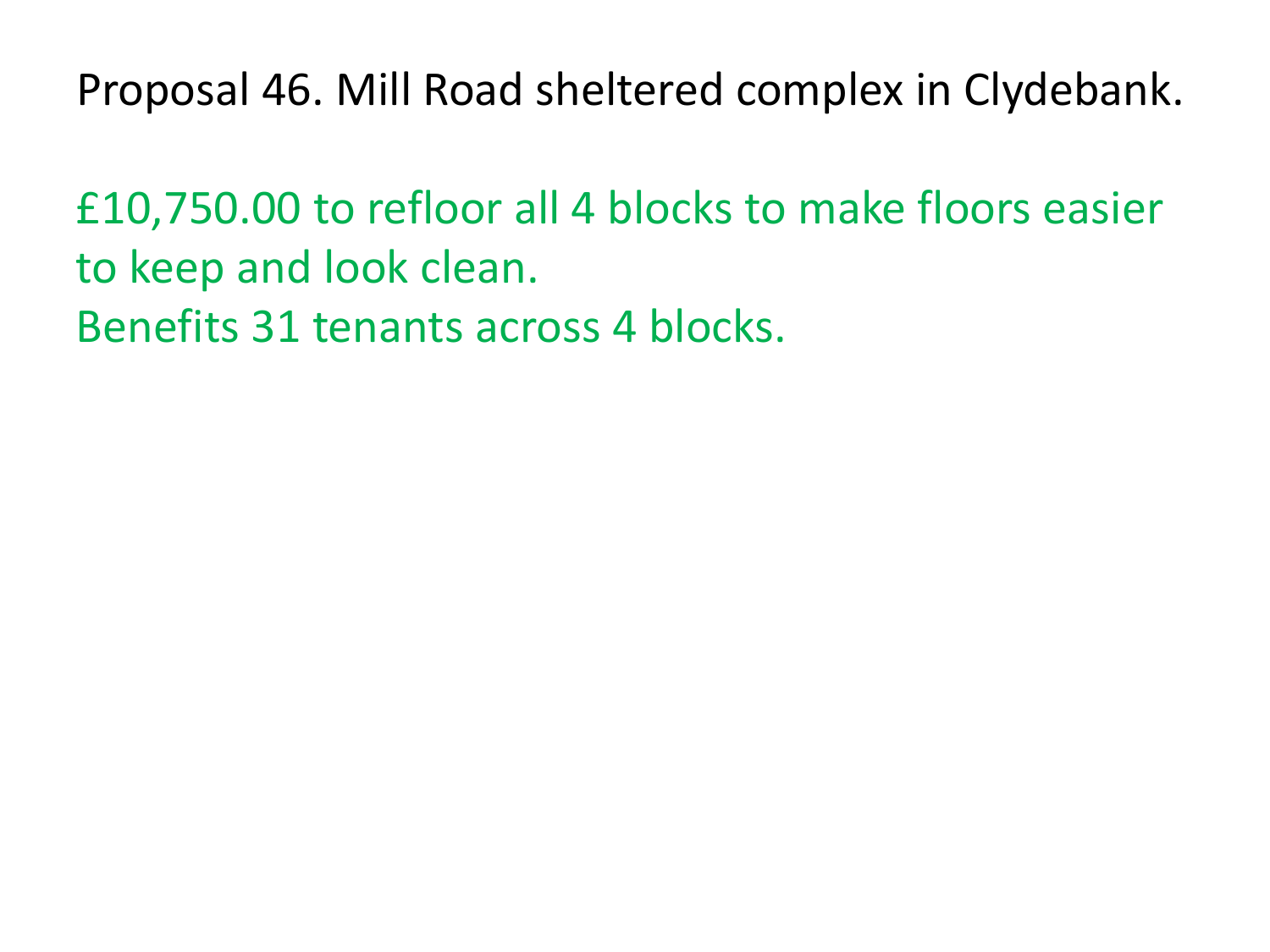## Proposal 47, Willox Park sheltered complex, Dumbarton. £15,000-£20,000 to install CCTV to deter further bogus callers

35 tenants would benefit

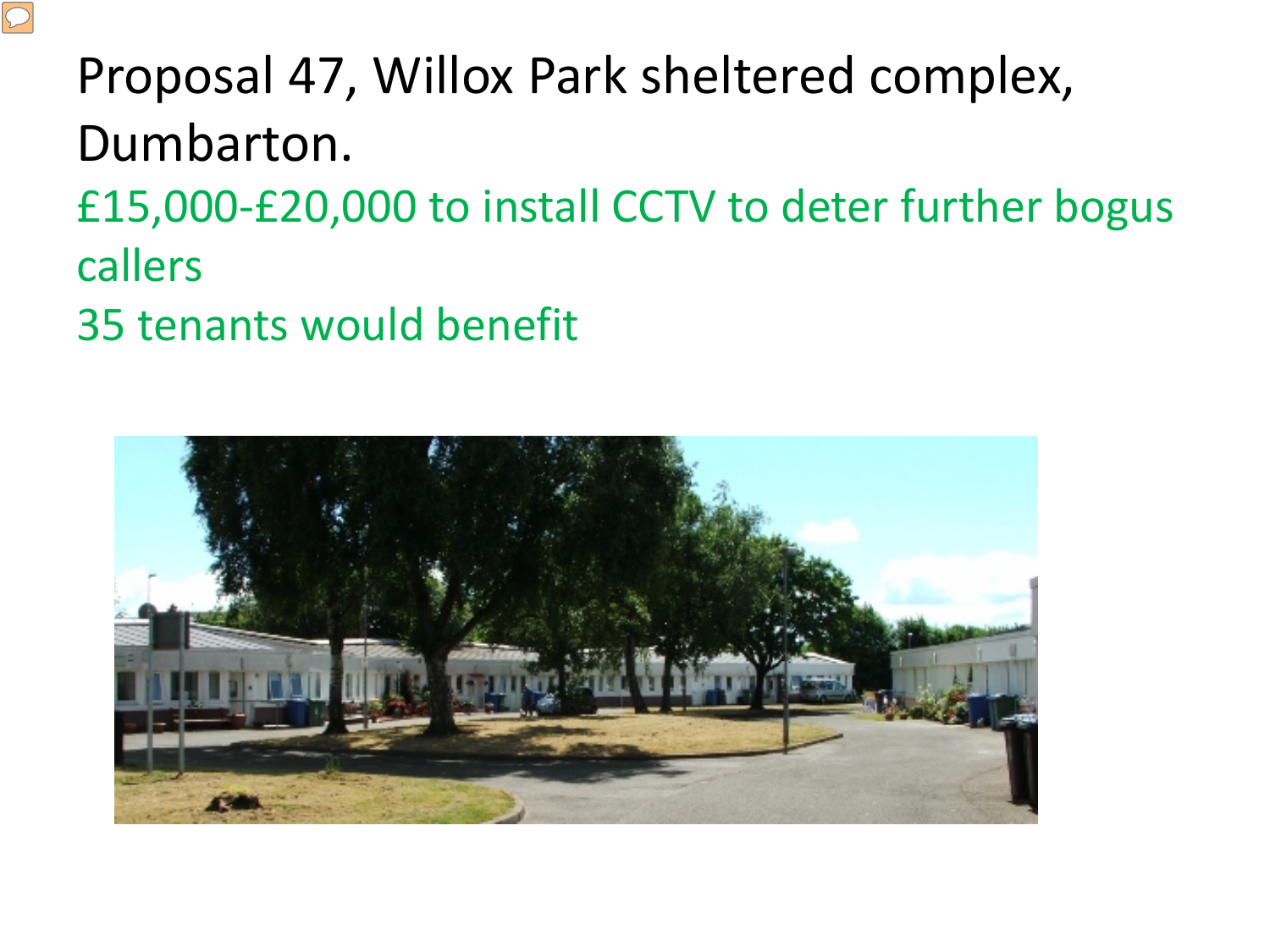## Proposal 48. 77 Whitecrook Street, Clydebank

- £2500 for timber or £3000 for metal rear fencing, suggestion to double board, to increase security and
- £300 to repaint access ramp that is still functional but looks really poor.
- 6 tenant households would benefit